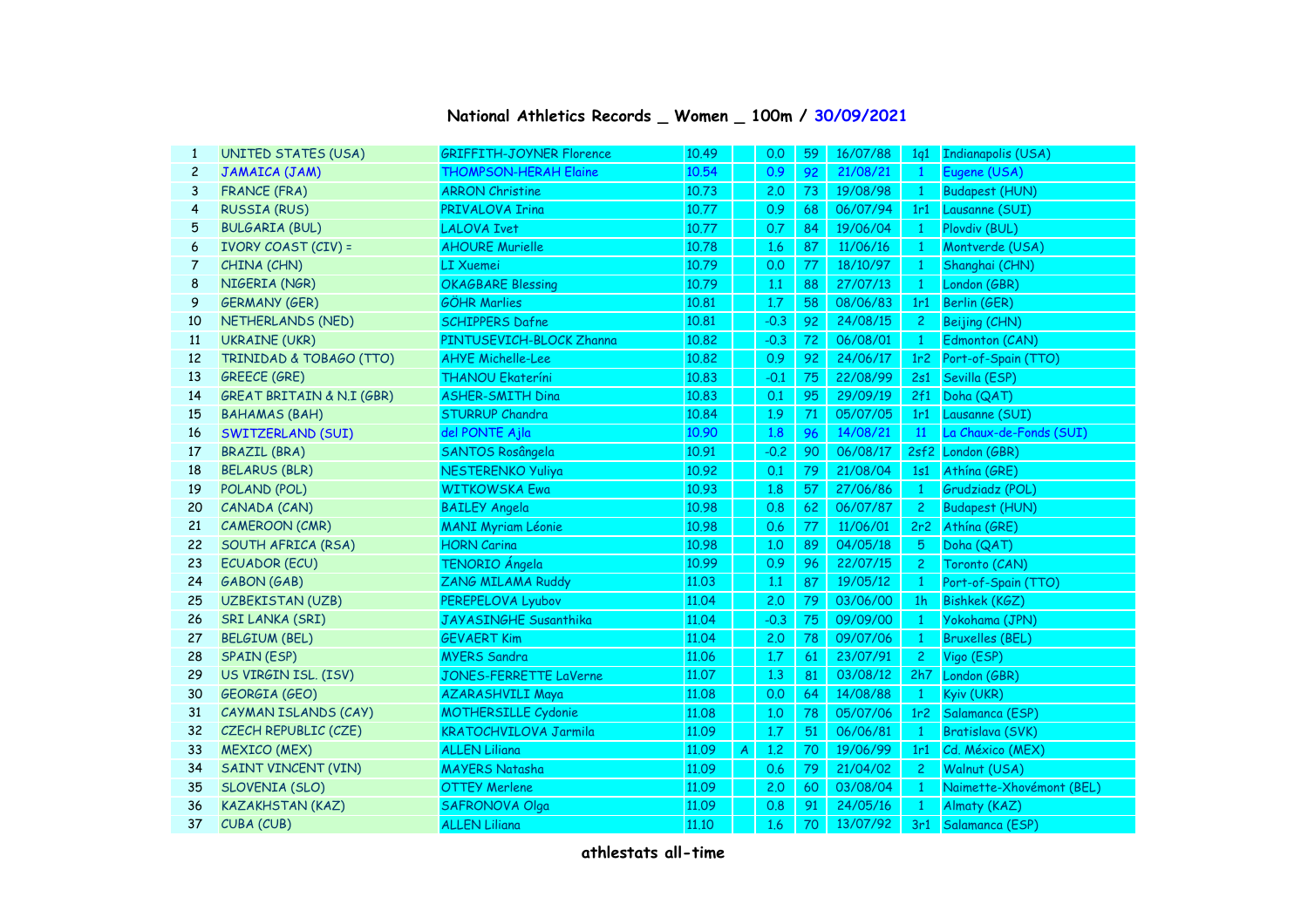| 38 | NORWAY (NOR)                 | <b>OKPARAEBO Ezinne</b>      | 11.10 |                  | 1,2    | 88 | 04/08/12 |                 | 4sf2 London (GBR)       |
|----|------------------------------|------------------------------|-------|------------------|--------|----|----------|-----------------|-------------------------|
| 39 | <b>PORTUGAL (POR)</b>        | <b>BAZOLO Lorène Dorcas</b>  | 11,10 | 11.1             | 1.8    | 83 | 14/08/21 |                 | La Chaux-de-Fonds (SUI) |
| 40 | <b>AUSTRALIA (AUS)</b>       | <b>BREEN Melissa</b>         | 11.11 |                  | 1.9    | 90 | 09/02/14 |                 | 1h1 Canberra (AUS)      |
| 41 | <b>BAHRAIN (BRN)</b>         | AL-GASSRA Rakia              | 11.12 |                  | 1.5    | 82 | 02/07/08 | $\mathbf{1}$    | Milano (ITA)            |
| 42 | ZAMBIA (ZAM)                 | NJOBVU Roda                  | 11.12 |                  | $-0.5$ | 94 | 20/03/21 | $\mathbf{1}$    | Lusaka (ZAM)            |
| 43 | <b>GAMBIA (GAM)</b>          | <b>BASS Gina</b>             | 11.12 |                  | 1.3    | 95 | 30/07/21 | 4h5             | Tokyo (JPN)             |
| 44 | <b>FINLAND (FIN)</b>         | <b>MARJAMAA Helina</b>       | 11.13 |                  | 0.9    | 56 | 19/07/83 | $\mathbf{1}$    | Lahti (FIN)             |
| 45 | BRIT. VIRGIN ISL. (IVB)      | <b>HARRIGAN Tahesia</b>      | 11.13 | $\boldsymbol{A}$ | 1.6    | 82 | 15/04/06 | 1r1             | El Paso (USA)           |
| 46 | ITALY (ITA)                  | LEVORATO Manuela             | 11.14 |                  | 1,0    | 77 | 04/07/01 | 2r <sub>2</sub> | Lausanne (SUI)          |
| 47 | <b>GHANA (GHA)</b>           | <b>ANIM Vida</b>             | 11.14 |                  | 0.0    | 83 | 20/08/04 | 1h7             | Athína (GRE)            |
| 48 | <b>GUYANA (GUY)</b>          | <b>THOMPSON Brenessa</b>     | 11.14 |                  | 1.8    | 96 | 18/06/16 | $\mathbf{1}$    | Leonora (GUY)           |
| 49 | <b>BARBADOS (BAR)</b>        | <b>EVELYN Tristan</b>        | 11.14 | 11.1             | 2.0    | 98 | 16/05/21 | $\mathbf{1}$    | Tampa (USA)             |
| 50 | EGYPT (EGY)                  | <b>HEMIDA Bassant</b>        | 11.14 |                  | 0.8    | 96 | 04/07/21 | 1f1             | Brno (CZE)              |
| 51 | <b>AUSTRIA (AUT)</b>         | MAYR-KRIFKA Karin            | 11.15 |                  | 0.0    | 71 | 09/08/03 | $\mathbf{1}$    | Salzburg (AUT)          |
| 52 | SWEDEN (SWE)                 | <b>HAGLUND Linda</b>         | 11.16 |                  | 1.0    | 56 | 26/07/80 | $\overline{4}$  | Moskva (RUS)            |
| 53 | <b>INDIA (IND)</b>           | <b>CHAND Dutee</b>           | 11.17 | 11.3             | 0.0    | 96 | 21/06/21 | $\mathbf{1}$    | Patiala (IND)           |
| 54 | COLOMBIA (COL)               | PALACIOS Felipa              | 11.18 | $\boldsymbol{A}$ | 1.6    | 75 | 19/08/05 | $\mathbf{1}$    | Armenia (COL)           |
| 55 | <b>GRENADA (GRN)</b>         | <b>FLETCHER Sherry</b>       | 11.18 |                  | 0.9    | 86 | 23/07/07 | 1h4             | Río de Janeiro (BRA)    |
| 56 | HAITI (HAI)                  | PIERRE Barbara               | 11.18 |                  | 1.4    | 87 | 21/05/09 | 1h2             | San Angelo (USA)        |
| 57 | LITHUANIA (LTU)              | GRINCIKAITÉ Lina             | 11.19 |                  | 1.5    | 87 | 03/08/12 | 4h3             | London (GBR)            |
| 58 | CHILE (CHI)                  | <b>JIMENEZ Isidora</b>       | 11.19 | $\boldsymbol{A}$ | $-1.2$ | 93 | 06/06/18 | 5h2             | Cochabamba (BOL)        |
| 59 | <b>ANTIGUA (ANT)</b>         | <b>LLOYD Joella</b>          | 11.19 |                  | 1.2    | 02 | 01/05/21 | 1f1             | Knoxville (USA)         |
| 60 | NAMIBIA (NAM)                | <b>MASILINGI Beatrice</b>    | 11.20 | $\boldsymbol{A}$ | 1.0    | 03 | 18/08/21 | 1h3             | Nairobi (KEN)           |
| 61 | ST KITTS & NEVIS (SKN)       | <b>HODGE Virgil</b>          | 11,21 |                  | 2,0    | 83 | 17/05/08 | $\mathbf{1}$    | Fort Worth (USA)        |
| 62 | JAPAN (JPN)                  | <b>FUKUSHIMA Chisato</b>     | 11.21 |                  | 1.7    | 88 | 05/06/10 | $\mathbf{1}$    | Hiroshima (JPN)         |
| 63 | <b>CHINESE TAIPEI (TPE)</b>  | CHI Cheng                    | 11,22 |                  | 1.9    | 44 | 18/07/70 | $\mathbf{1}$    | Wien (AUT)              |
| 64 | PUERTO RICO (PUR)            | <b>CAMACHO-QUINN Jasmine</b> | 11,22 |                  | 0.9    | 96 | 24/07/20 | 1h3             | Clermont (USA)          |
| 65 | SENEGAL (SEN)                | <b>DIOUF Aminata</b>         | 11.24 |                  | 1.5    | 77 | 15/08/99 | $\mathbf{1}$    | La Chaux-de-Fonds (SUI) |
| 66 | DOMINICAN REP. (DOM)         | <b>SANCHEZ Mariely</b>       | 11.24 | A                | 0.1    | 88 | 05/07/13 | $\overline{2}$  | Morelia (MEX)           |
| 67 | <b>VENEZUELA (VEN)</b>       | PURICA Andrea                | 11.24 |                  | 1,2    | 95 | 29/07/18 | 1h2             | Barranquilla (COL)      |
| 68 | IRAQ (IRQ)                   | <b>HUSSEIN Danah</b>         | 11.24 |                  | 0.0    | 86 | 17/06/21 | $\mathbf{1}$    | Radès (TUN)             |
| 69 | <b>BOTSWANA (BOT)</b>        | <b>MATLHAKU Leungo</b>       | 11.24 |                  | 0.4    | 95 | 20/02/21 |                 | Gaborone (BOT)          |
| 70 | <b>TURKEY (TUR)</b>          | <b>GÜNER Nora</b>            | 11,25 |                  | 1.6    | 77 | 11/09/01 | $\mathbf{1}$    | Tunis (TUN)             |
| 71 | CYPRUS (CYP)                 | PAPAIOANNOU Ramona           | 11,25 |                  | 1.1    | 89 | 18/06/16 | $\mathbf{1}$    | Nicosia (CYP)           |
| 72 | ISRAEL (ISR)                 | <b>VAISMAN Diana</b>         | 11,25 |                  | 1.2    | 98 | 02/09/19 | $\overline{2}$  | Pravets (BUL)           |
| 73 | PHILIPPINES (PHI)            | <b>KNOTT Kristina Marie</b>  | 11,27 |                  | 1.5    | 95 | 29/08/20 | $\overline{2}$  | Des Moines (USA)        |
| 74 | IRELAND (IRL)                | <b>HEALY Phil</b>            | 11,28 |                  | 2.0    | 94 | 06/06/18 | $\mathbf{1}$    | Dublin (IRL)            |
| 75 | <b>SLOVAK REPUBLIC (SVK)</b> | <b>GLESKOVA Eva</b>          | 11.29 | $\boldsymbol{A}$ | 0.6    | 43 | 14/10/68 | 2q1             | Cd. México (MEX)        |
| 76 | DOMINICA (DMA)               | <b>JOSEPH Hermin</b>         | 11.29 |                  | 1.5    | 64 | 23/08/94 | 4s2             | Victoria (CAN)          |
| 77 | PAPUA NEW GUINEA (PNG)       | <b>WISIL Toea</b>            | 11.29 |                  | 1.9    | 88 | 09/07/16 |                 | 1r2 Suva (FIJ)          |
|    |                              |                              |       |                  |        |    |          |                 |                         |